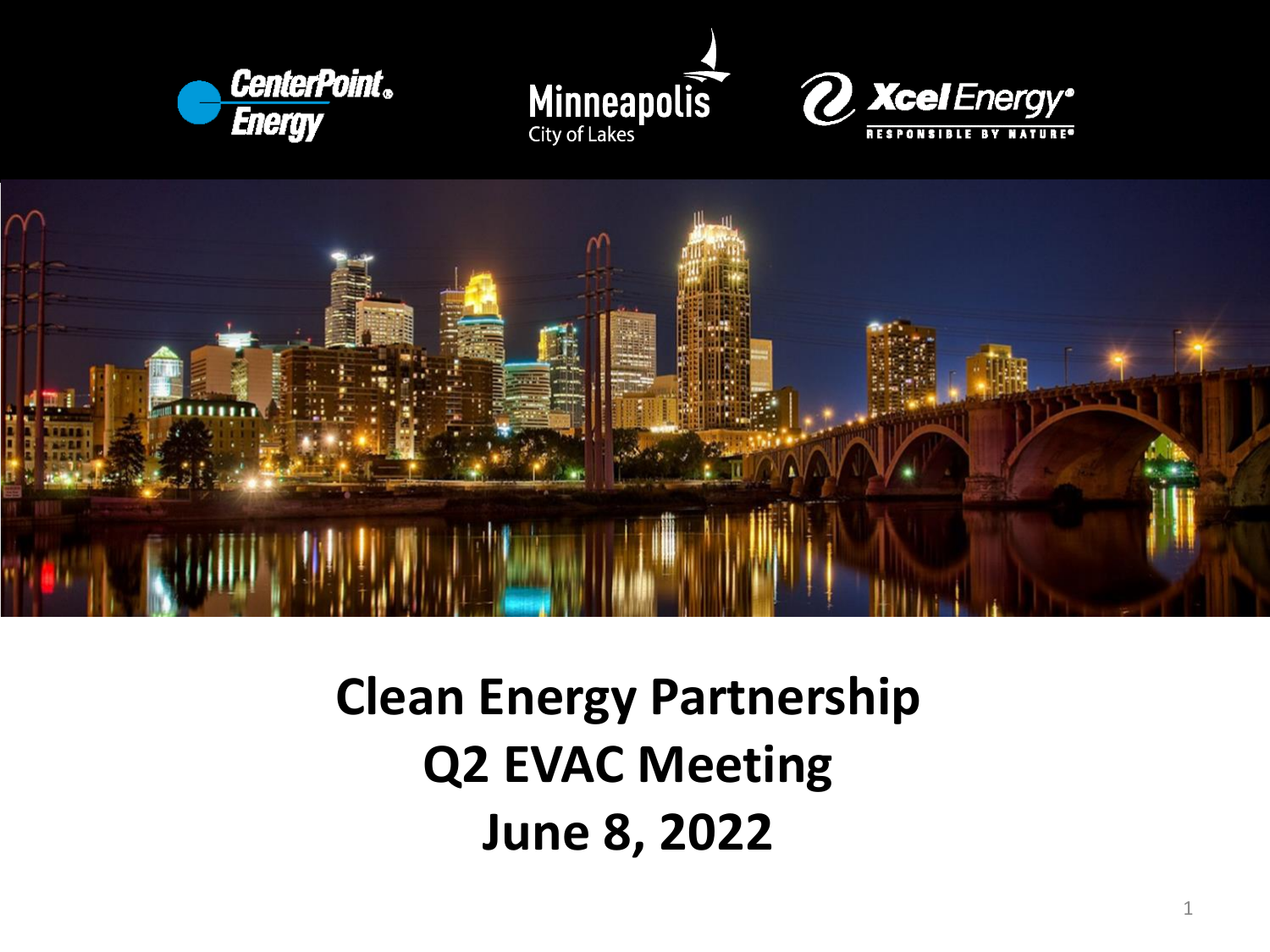





# **Agenda**

- 1.Welcome & Introductions (Beth)
- 2.Approve Agenda and Q1 Meeting Notes (Beth)
- 3. EVAC Poll: Should Q3 meeting be held in person or virtual? (Luke)
- 4.Quick Updates (Planning Team)
- 5.Work Plan Update & Discussion (Planning Team)
- 6. Community Voices (Patty)
- 7.Work Plan Theme: Impactful reductions in Commercial/Industrial Natural Gas Use (Emma)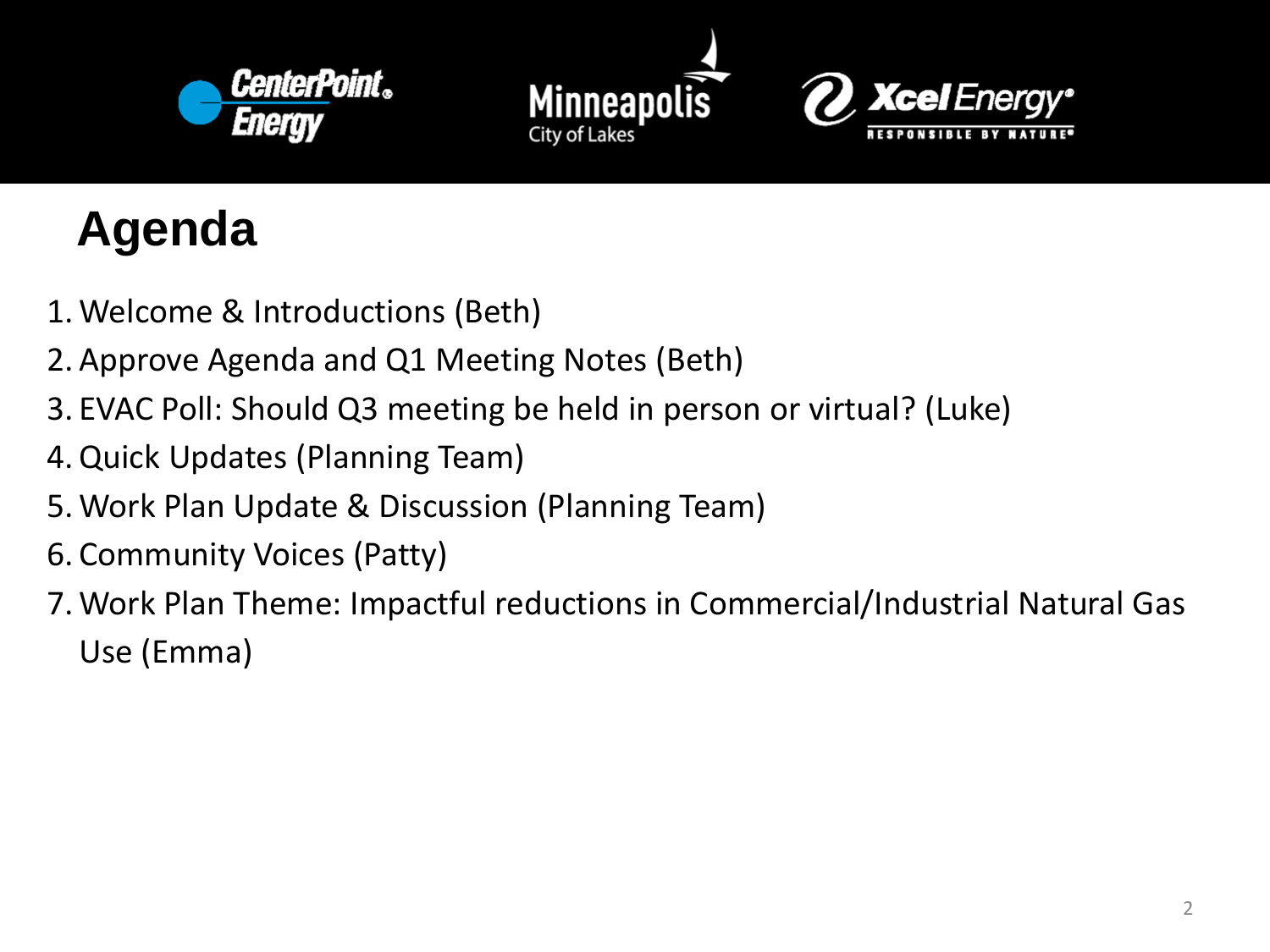





# **Quick Updates**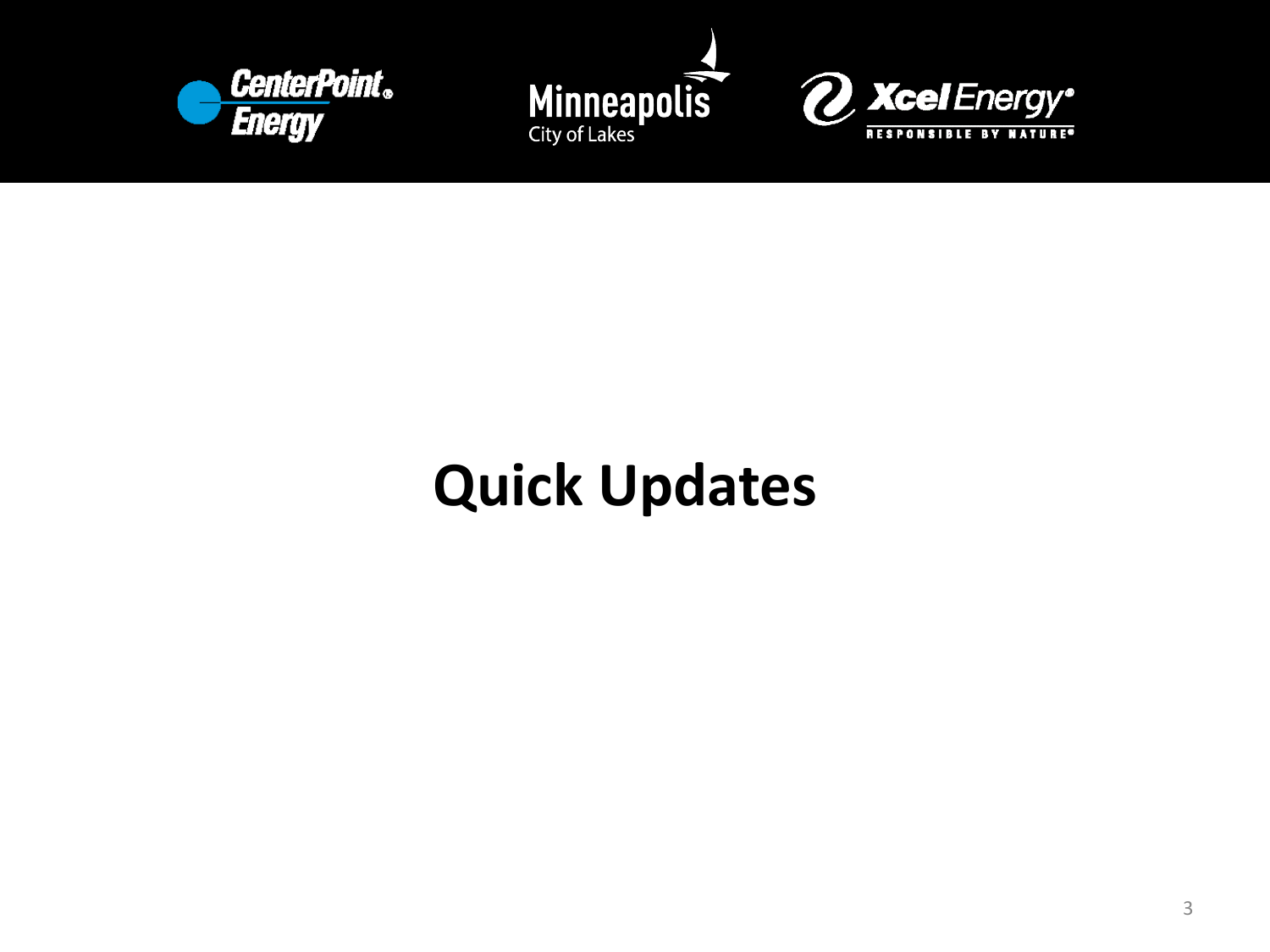





# **Work Plan Development Update**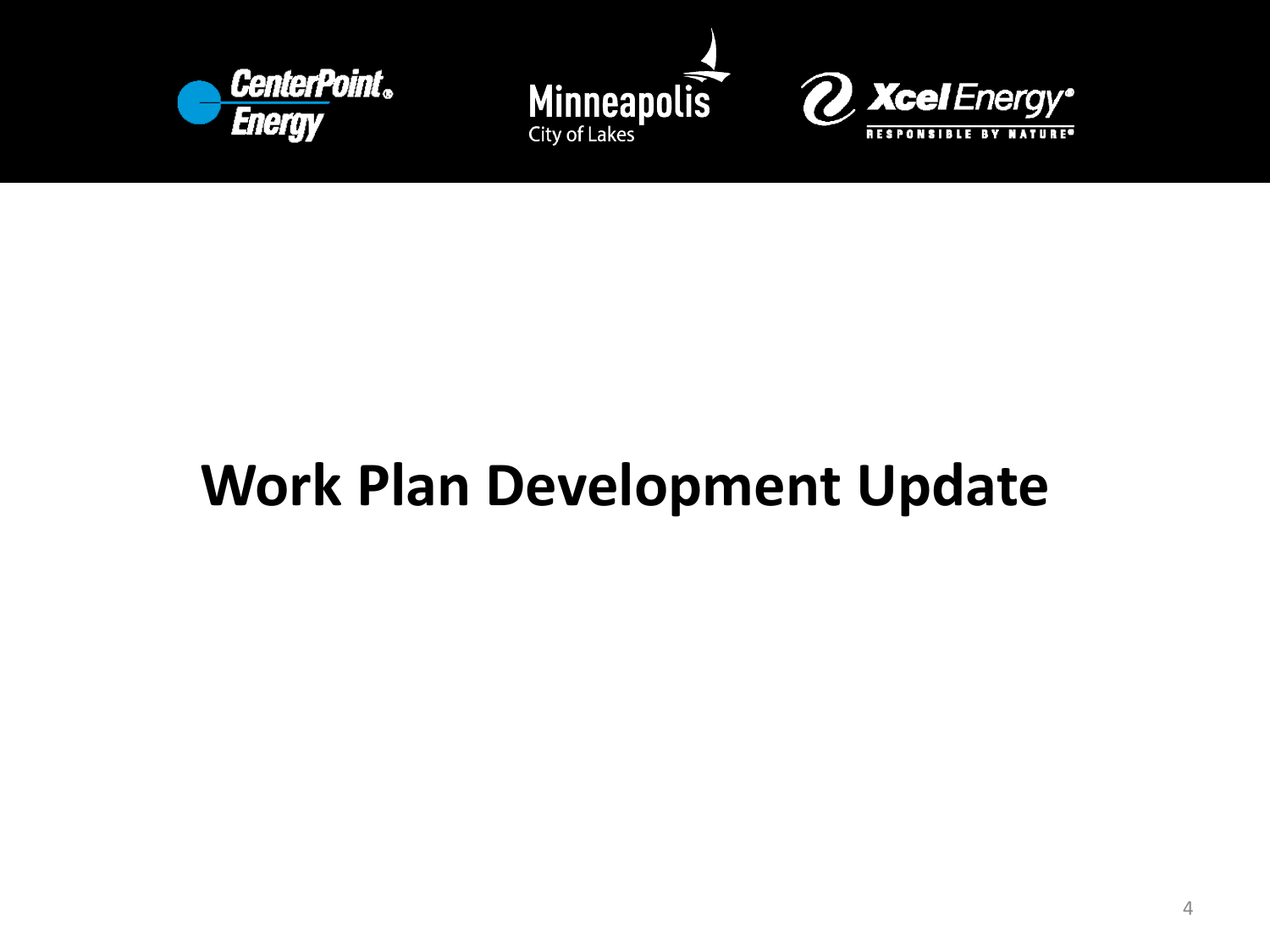





## **Framing**

#### **2022 IS A YEAR OF TRANSITIONS**

- 1. 3 new CEP Board members from the City
- 2. City has begun implementation of more aggressive science-based, fair share GHG emissions reduction goals, requiring substantially greater reductions in the 2020's than previous goals
- 3. City will update its 2013 *Climate Action Plan* to become a *Climate Action and Equity Plan* (engagement throughout 2022, adoption likely in early 2023)
- 4. Guidance and rules are being developed by the state for implementation of new programming enabled by ECO Act and NGIA (Ongoing in 2022)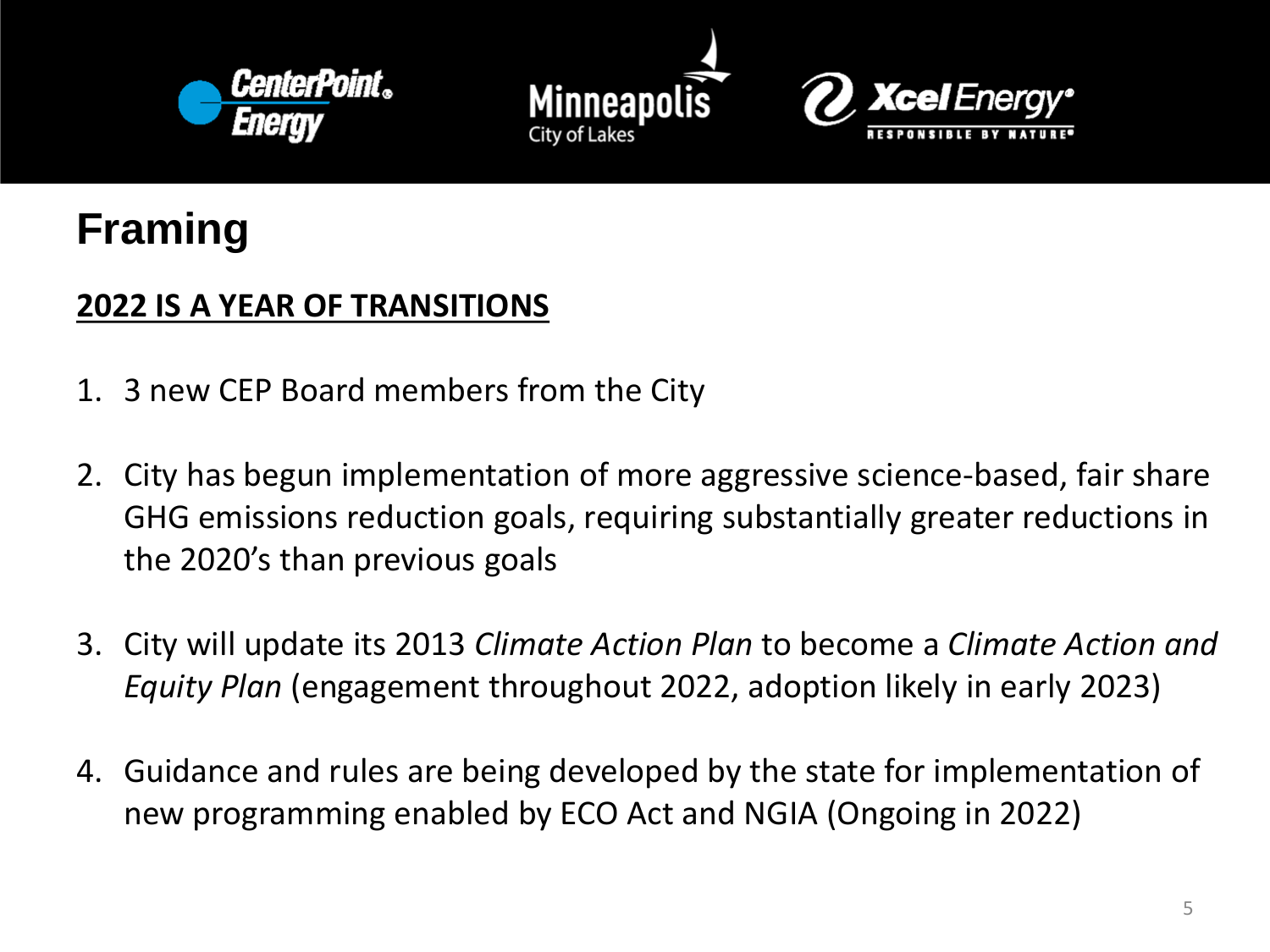





# **EVAC Engagement Plan**

*Goal:* To provide EVAC members opportunities to meaningfully engage in CEP Work Plan development and implementation while balancing individual members' interests and capacity.

- Form and organize Working Groups by Work Plan Themes to participate in the development and implementation of CEP Activities.
- Identify CEP Planning Team Leads to help coordinate engagement opportunities
- Identify EVAC Working Group members to help inform the work/focus of the Working Groups
- Leverage existing stakeholder engagement processes occurring independent of CEP
	- o CenterPoint Energy's Innovation Planning (Summer)
	- o Utility CIP Triennial Planning (Summer/Fall)
	- o Xcel equity stakeholder group,
	- o Minneapolis Climate Action Plan Update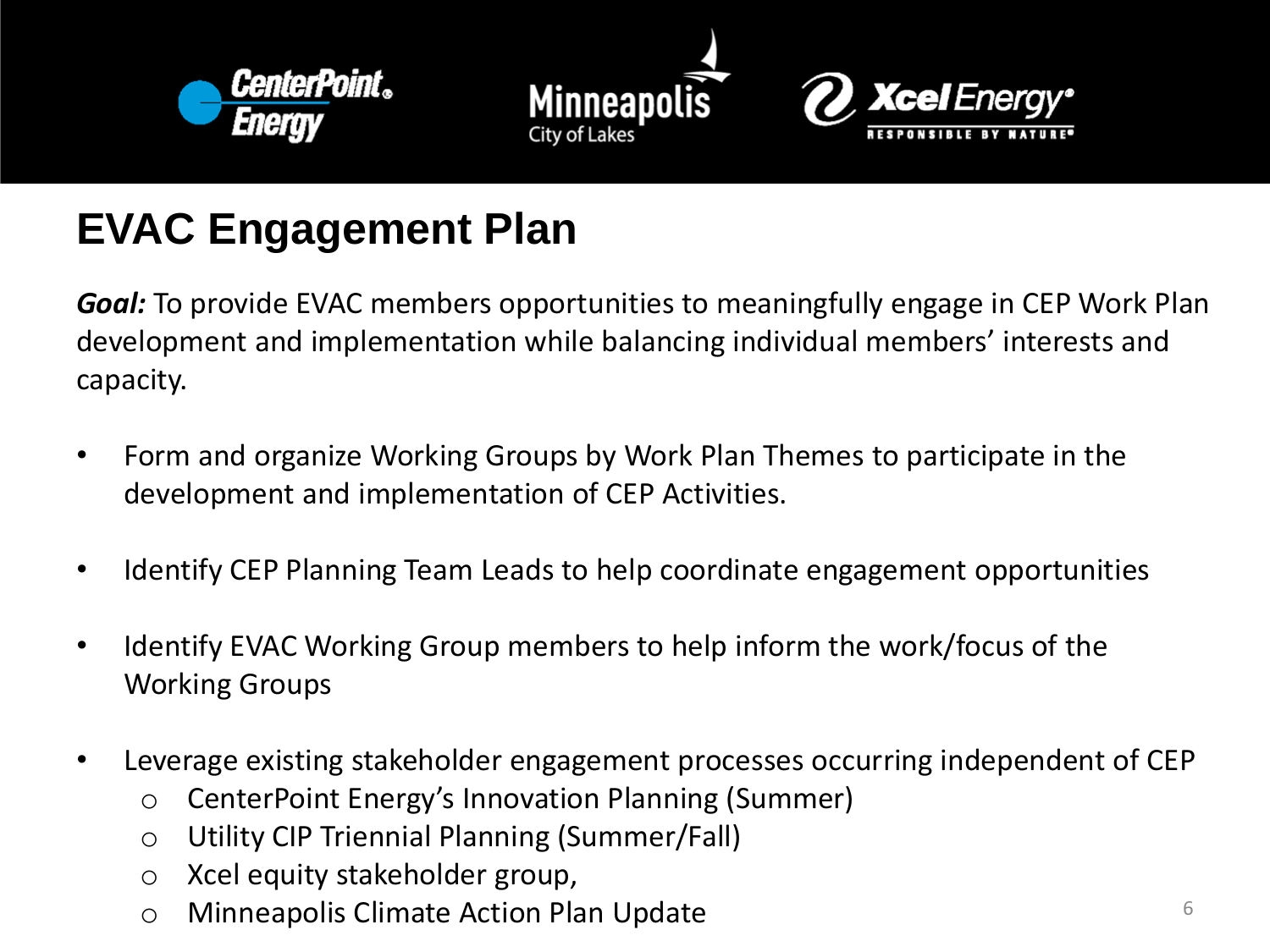





# **2022-2023 Work Plan Engagement**

| <b>Theme</b>                                                                                          | <b>CEP Lead</b>            | <b>EVAC Working</b><br><b>Group Members</b>                                 |                        | <b>Engagement</b><br><b>Opportunities</b>                                    |
|-------------------------------------------------------------------------------------------------------|----------------------------|-----------------------------------------------------------------------------|------------------------|------------------------------------------------------------------------------|
| 1. Decarbonize Homes<br>via Energy Efficiency &<br>Electrification                                    | <b>City of Minneapolis</b> | <b>TBD</b>                                                                  | $\bullet$<br>$\bullet$ | <b>CIP Triennial</b><br>Planning<br><b>CNP Innovation</b><br>Planning (NGIA) |
| 2. Accelerate and<br>Maximize in-boundary<br>solar (towards City's<br>30% distributed solar<br>goal). | <b>Xcel Energy</b>         | <b>TBD</b>                                                                  | $\bullet$              | Misc. PUC dockets                                                            |
| 3. Impactful<br>Reductions in C/I<br><b>Natural Gas Use</b>                                           | <b>CenterPoint Energy</b>  | Beth, Katie, Margaret,<br>Molly, Ansha, Elizabeth<br>(Identified in Q1 Mtg) | $\bullet$<br>$\bullet$ | <b>CIP Triennial</b><br>Planning<br><b>CNP Innovation</b><br>Planning (NGIA) |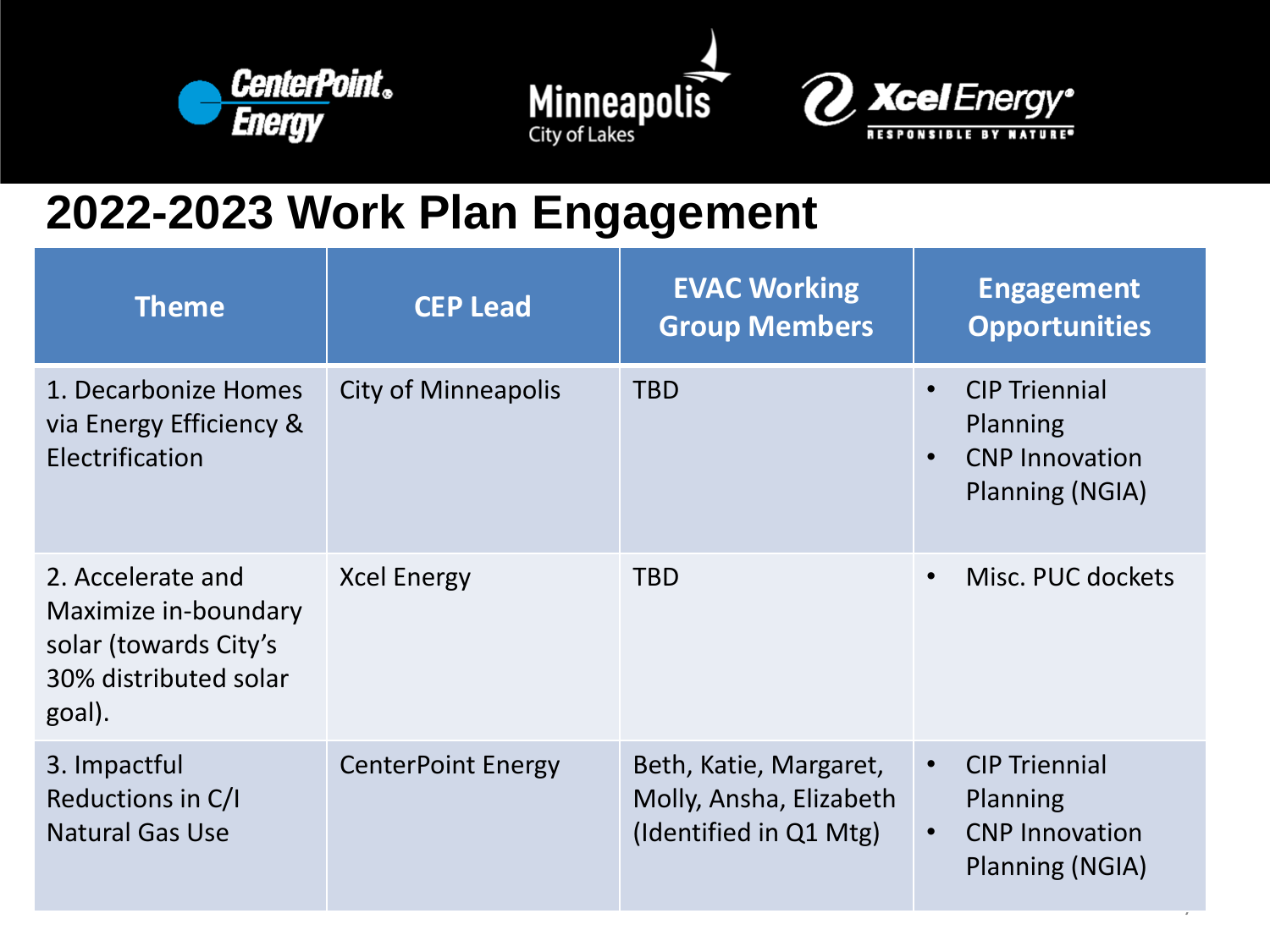





# **EVAC Engagement Plan**

### *Questions & Discussion:*

- General Questions or Reflections on Engagement Plan
- Does this create the right balance of providing space for EVAC to engage while not being overly burdensome?
- Are there other resources and processes to consider going forward?
- What specific topic areas are EVAC members interested in engaging in?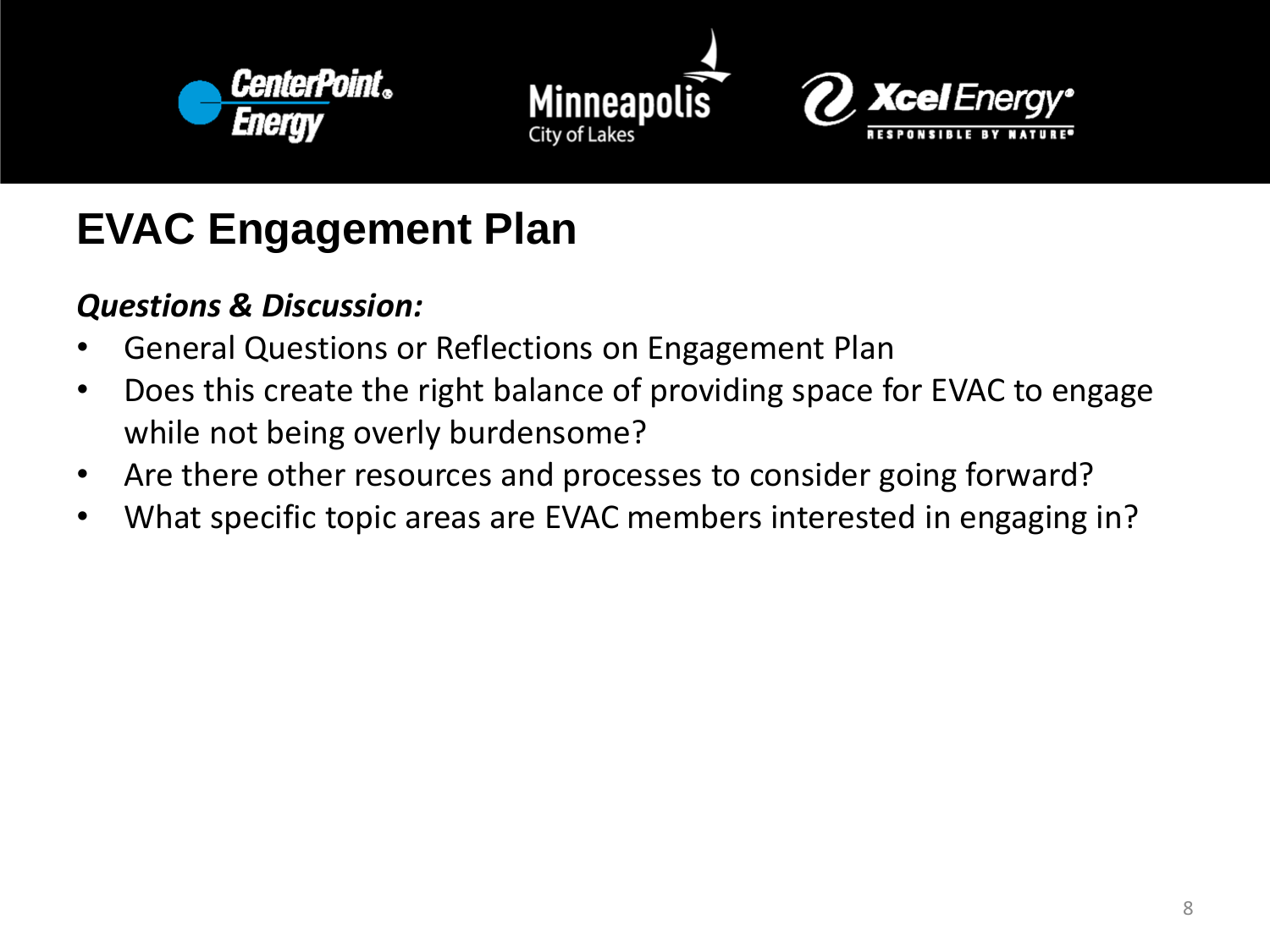





## **Next Steps**

- Planning Team to consider and incorporate today's feedback in 2022-2023 Work Plan
- Board to consider 2022-2023 Work Plan for approval Q2 (July 11)
- CEP continue to refine EVAC engagement process and coordinate Working Group activities, as applicable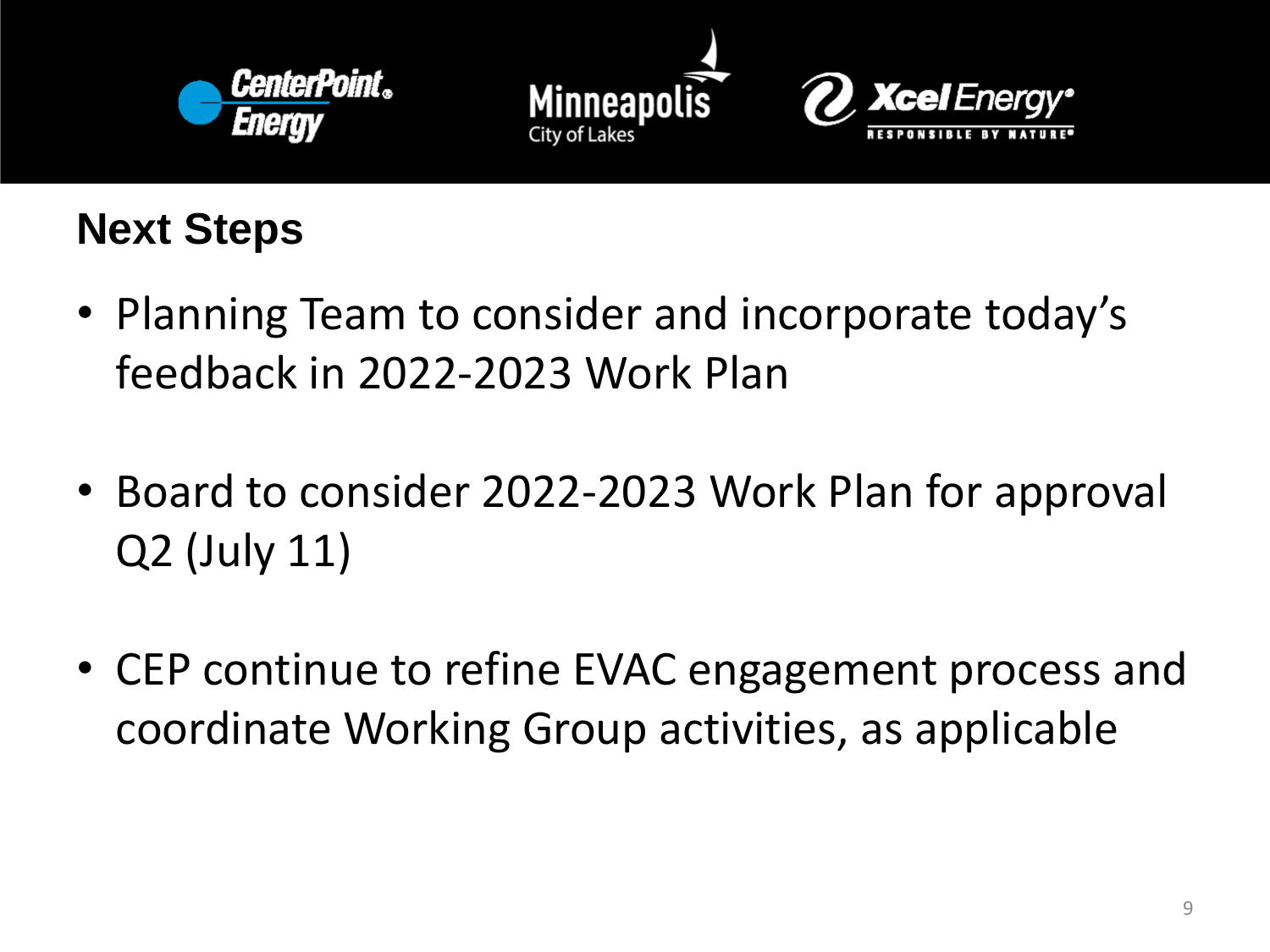





# **Impactful Reductions in Commercial/Industrial Sector Natural Gas Use**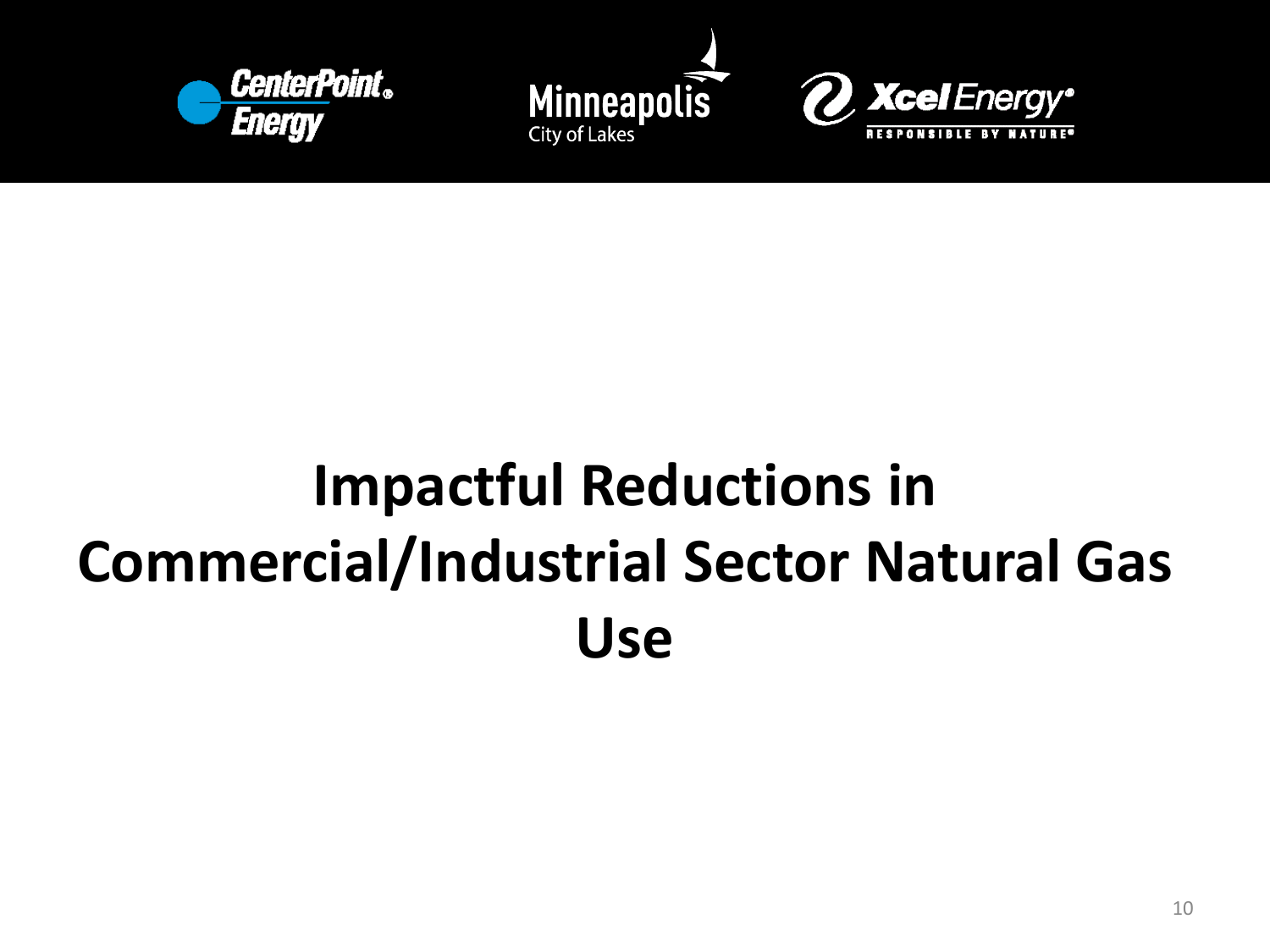





**Today's Discussion**

- **Review Work Plan Theme**
- **Review Existing Conditions of C/I Sector**
- **Questions & Discussion:**
	- EVAC Questions & Reflections on Theme and Existing Conditions Presentation
	- What are opportunities for improvement?
	- What is important to consider?
	- How will we maximize the impact?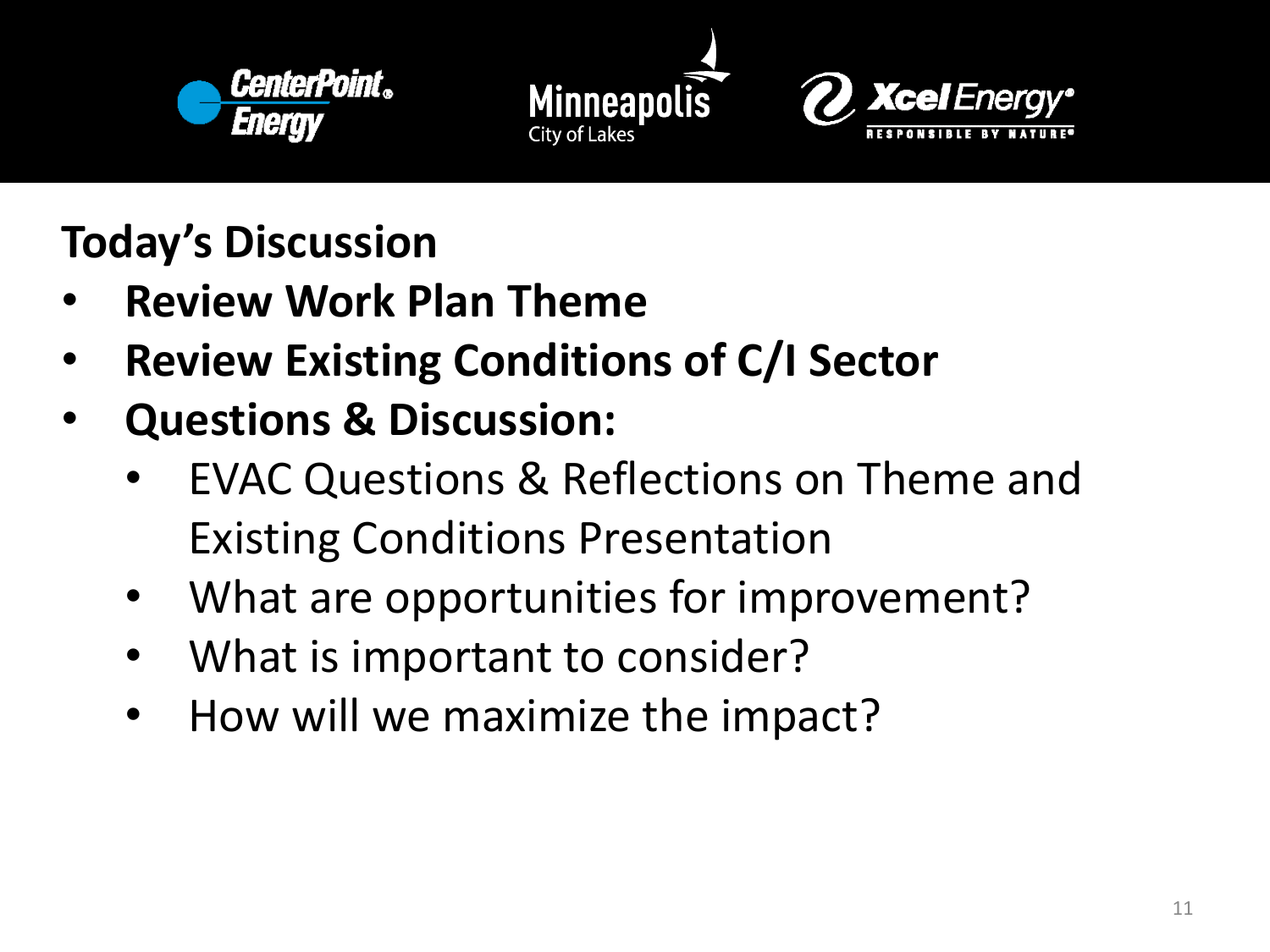





## **Work Plan Theme**

| <b>Theme</b>                                                                | <b>Strategies</b>                                                                                                                                                     | <b>Resources</b>                                                                                                                                                                                                                                                                      |
|-----------------------------------------------------------------------------|-----------------------------------------------------------------------------------------------------------------------------------------------------------------------|---------------------------------------------------------------------------------------------------------------------------------------------------------------------------------------------------------------------------------------------------------------------------------------|
| Impactful<br>Reductions in C/I<br><b>Building Natural</b><br><b>Gas Use</b> | <b>Energy Efficiency (EE)</b><br><b>Beneficial Electrification (BE)</b><br>$\bullet$<br>District Energy (DE)<br>$\bullet$<br>Innovations<br>Carbon Sequestration (CS) | CenterPoint Energy CIP - EE,<br><b>BE</b><br><b>CenterPoint Energy</b><br>Innovation Plan - EE, BE, DE<br><b>Hennepin County Energy</b><br>$\bullet$<br>Center Planning - DE, EE, BE<br>Xcel Biochar project<br><b>Minneapolis Franchise Fee</b><br><b>Funded Programs</b><br>Others? |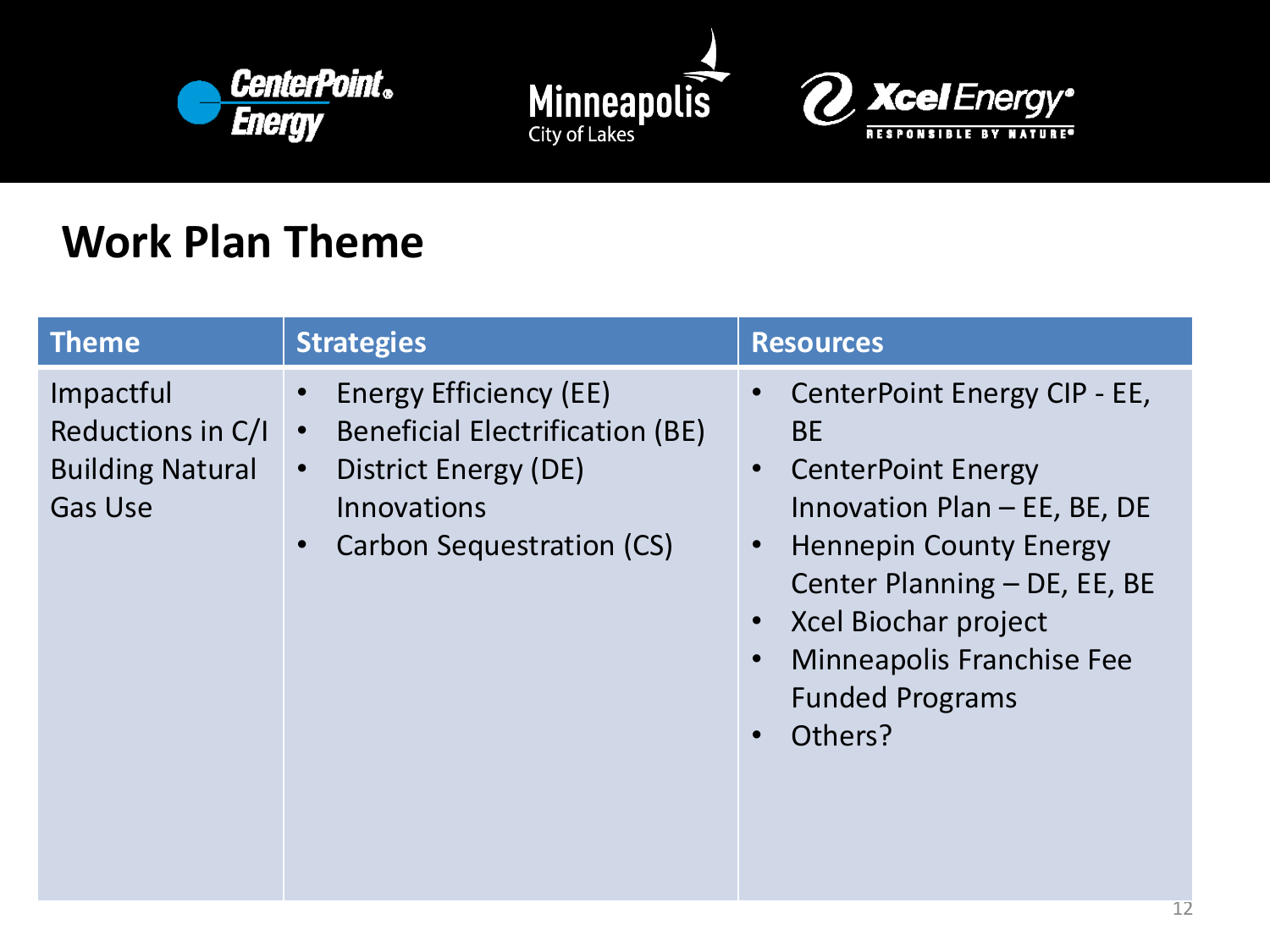





## **Minneapolis Commercial/Industrial Natural Gas Use**



Notes: Power generating customers were removed from the data set.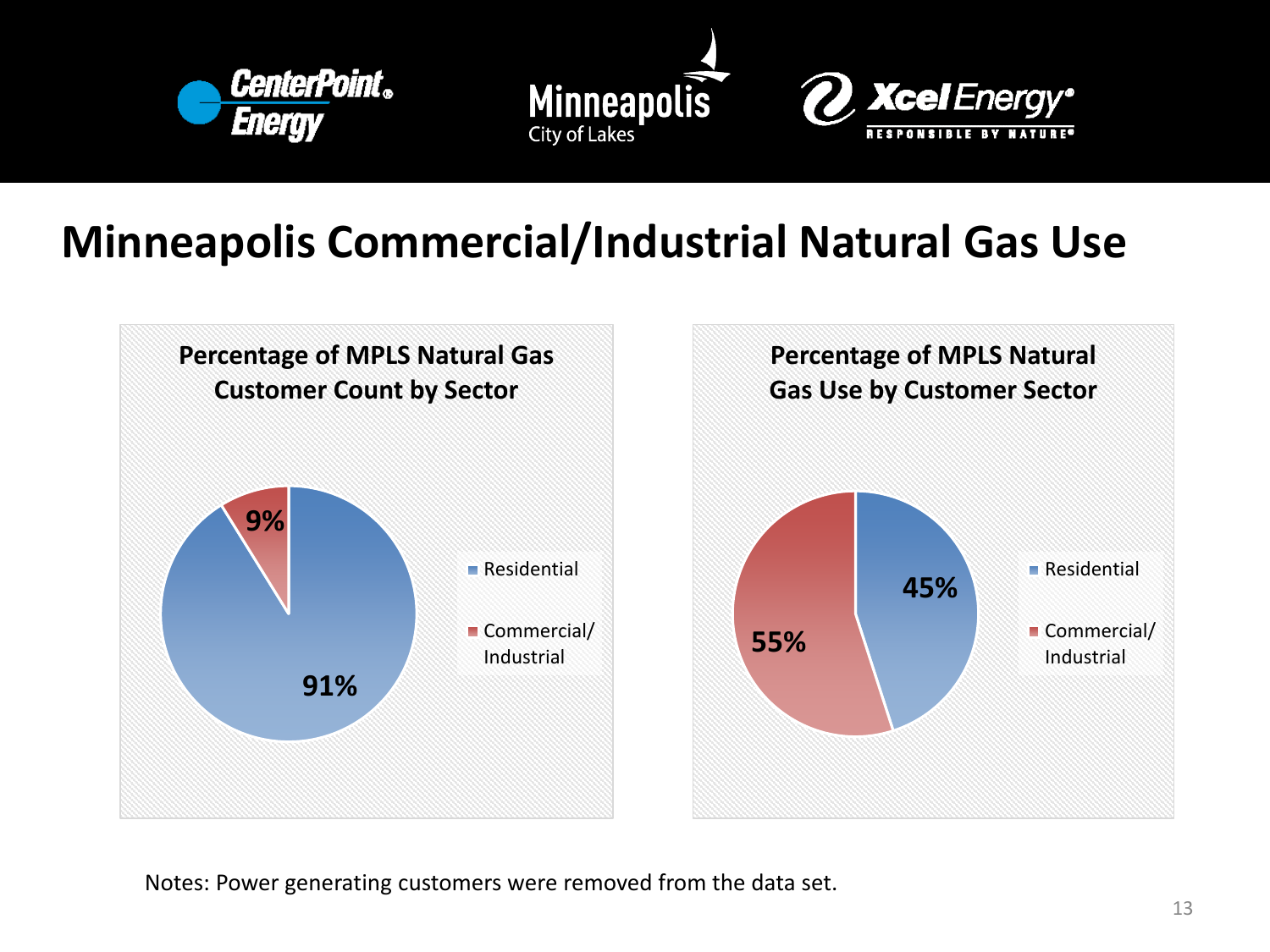



### **Minneapolis Commercial/Industrial Natural Gas Use**



Notes: Power generating customers were removed from the data set. Industry categories were combined to protect customer privacy and anonymity.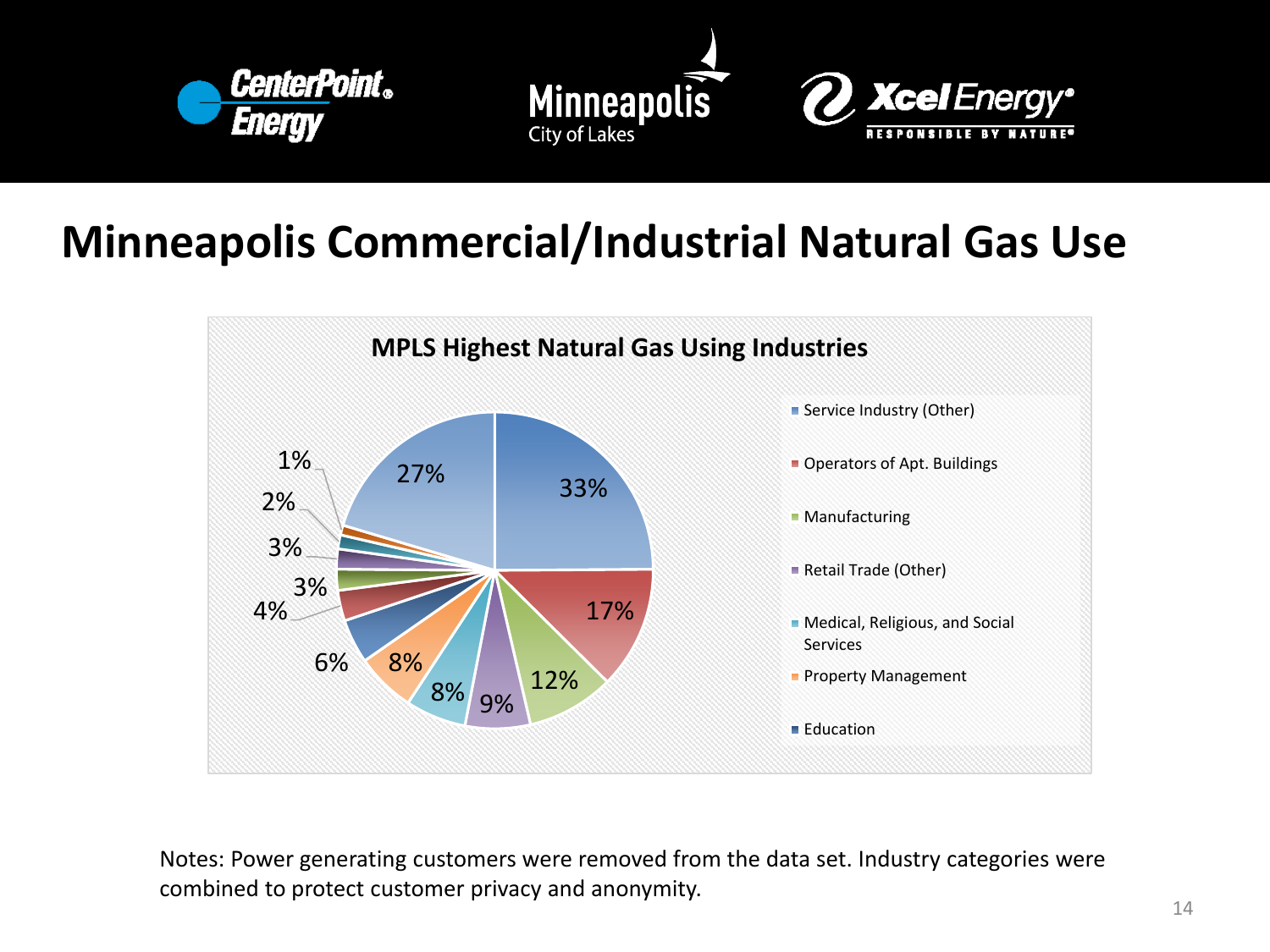



# **CenterPoint Energy C/I Conservation Improvement Program (CIP) Resources**

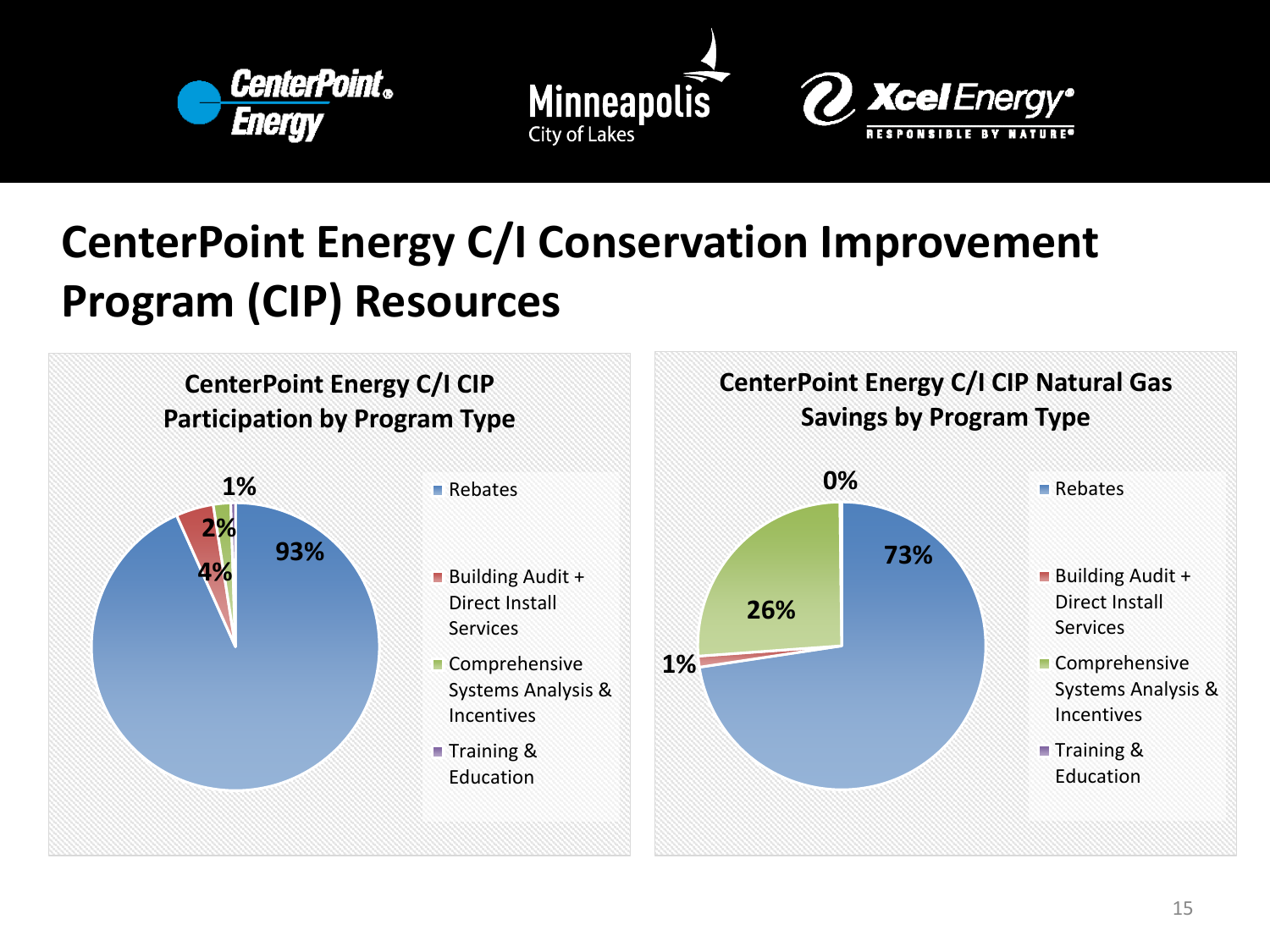



# **CenterPoint Energy C/I Conservation Improvement Program (CIP) Resources**

| CenterPoint Energy C/I CIP                             | Participation | <b>Energy Savings</b><br>(Dth) |
|--------------------------------------------------------|---------------|--------------------------------|
| <b>Rebates</b>                                         |               |                                |
| <b>Commercial Foodservice Equipment</b>                | 77            | 6,361                          |
| <b>Heating &amp; Water Heating</b>                     | 2,160         | 225,594                        |
| <b>Building Audit + Direct Install Services</b>        |               |                                |
| <b>Natural Gas Energy Analysis</b>                     | 20            | 1,904                          |
| <b>Multi-Family Building Efficiency</b>                | 81            | 4,325                          |
| Industrial Process Steam Trap Audit                    |               |                                |
| <b>Comprehensive Systems Analysis &amp; Incentives</b> |               |                                |
| <b>Custom Rebates</b>                                  | 9             | 32,609                         |
| <b>Energy Design Assistance</b>                        | 34            | 74,511                         |
| <b>Industrial Process Efficiency</b>                   | $\mathbf{1}$  | 406                            |
| Recommissioning Study & Rebates                        | 3             | 1,560                          |
| <b>Training &amp; Education</b>                        |               |                                |
| Training & Education                                   | 1             | 790                            |
| Engineering & Certification                            | 11            | n/a                            |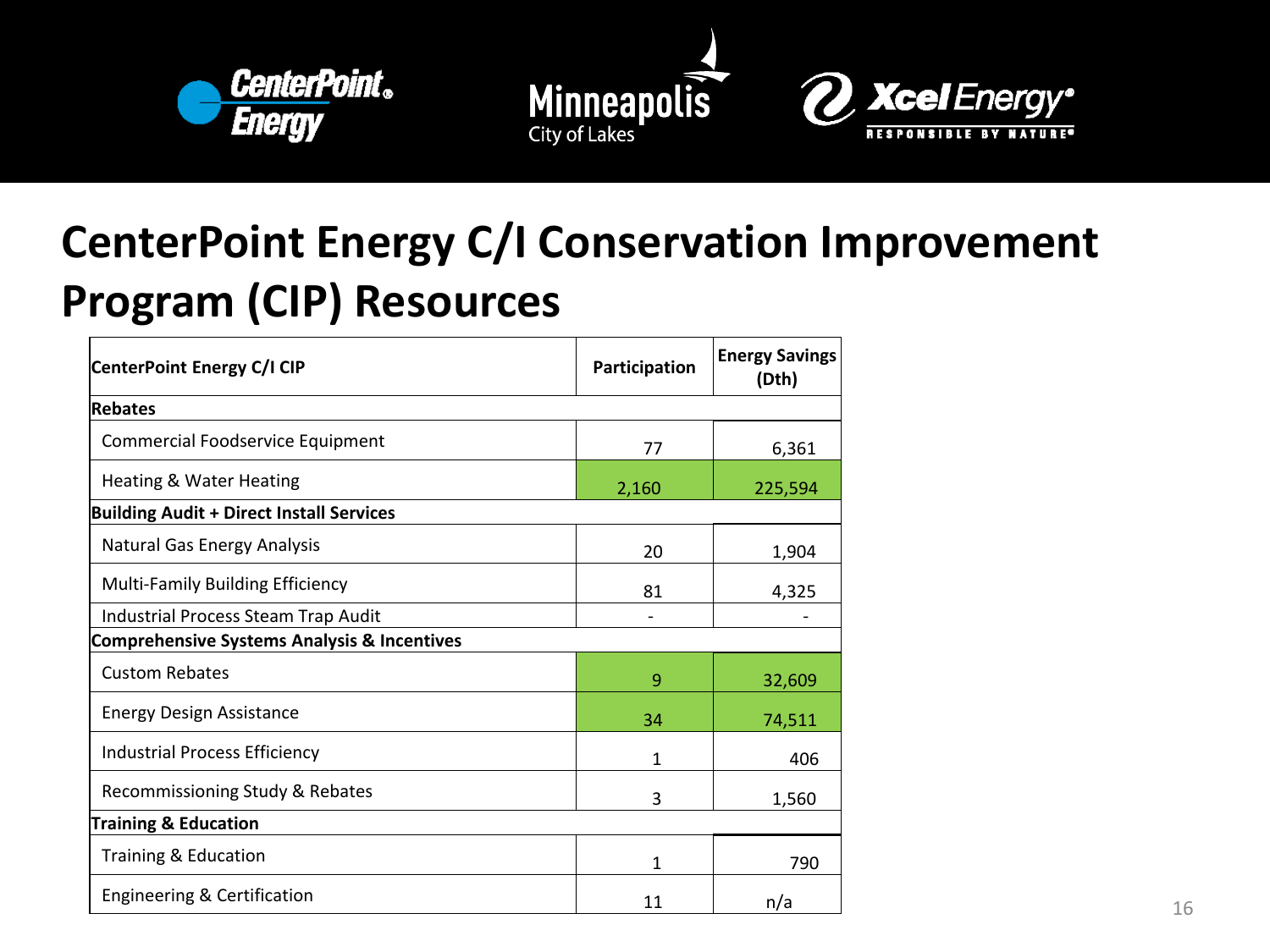





## **Questions & Discussion**

- EVAC Questions & Reflections on Theme and Existing Conditions Presentation
- What are opportunities for improvement?
- What is important to consider?
- How will we maximize the impact?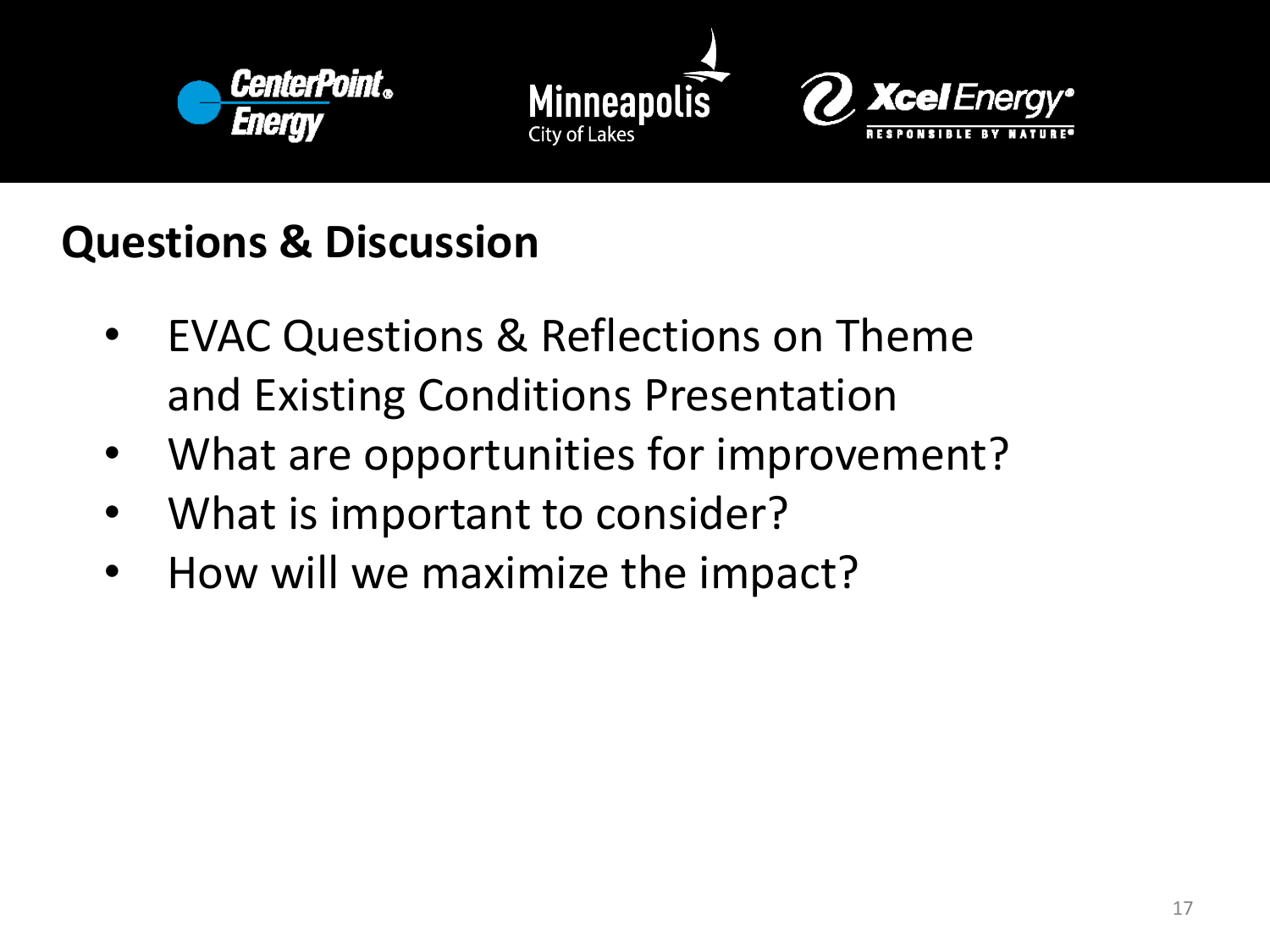# Background Slides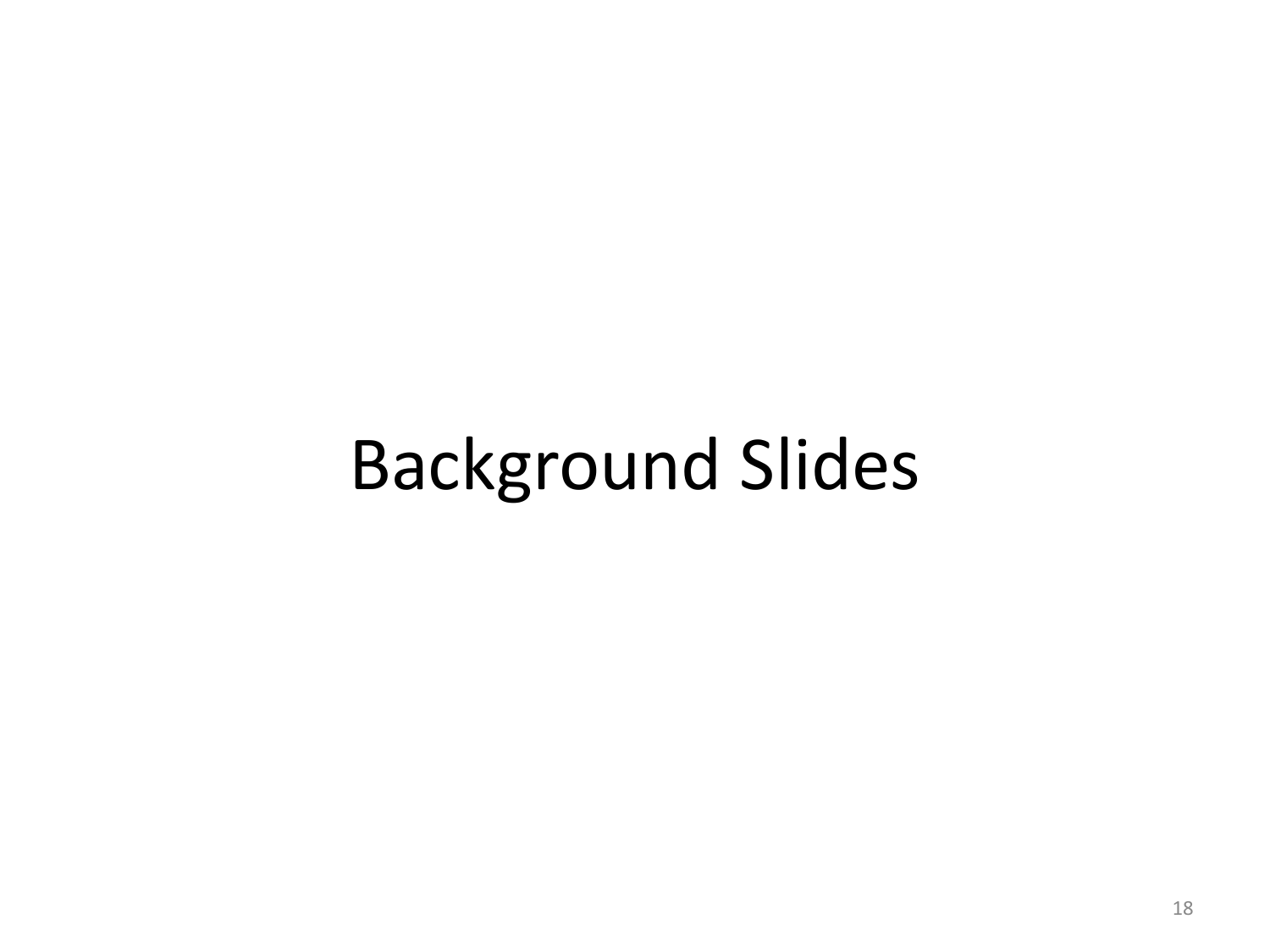





# **Theme 1: DECARBONIZE HOMES VIA ENERGY EFFICIENCY & ELECTRIFICATION RETROFITS**

Key Goals:

- 1. Increase existing efforts, launch new efforts, and integrate across programming to accelerate energy retrofits toward the City's goal of 75% of homes by 2025 (2013 CAP).
- 2. Integrate new electrification opportunities and leverage data from the City's recent energy disclosure policies and programs.
- 3. Increase the non-energy co-benefits of retrofits, such as community employment opportunities, wealth building, and increased home health and safety.

#### Potential Activity:

A. Collaborative stakeholder process to inventory resources and needs, and then expand the number, depth, and breadth of comprehensive home energy retrofits over time. Build a comprehensive homeowner-centered approach catered to Mpls housing stock that guides and incentives homeowners toward integrated completion of EE retrofits and electrification, while also providing building community benefits.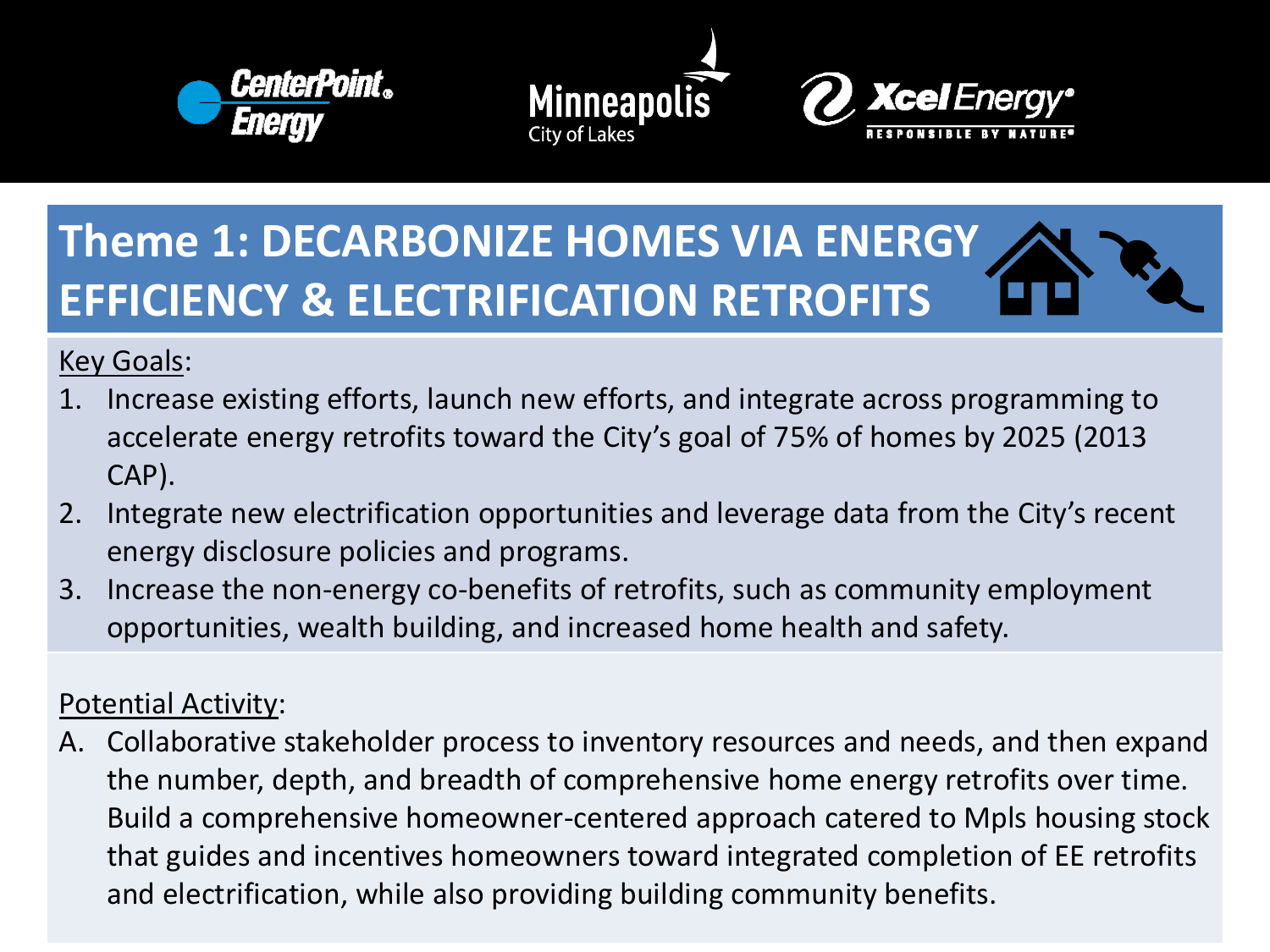





# **Theme 2: TOWARD 30% LOCAL DISTRIBUTED SOLAR BY 2030**



#### Key Goals:

- 1. Xcel and the City partner to create a supportive environment that accelerates the City toward 30% local distributed solar by 2030.
- 2. Partnership activities in this theme will create an environment that innovates, fosters new development, and removes barriers.

#### Potential Activities:

- A. Partner on an innovative Municipal Operations Special Project
- B. Add Solar and Electrification Measures to Inclusive Financing Pilot
- C. Address Interconnection Delays
- D. Joint Lobbying for Expanded Solar Incentives
- E. Install *Resilient Minneapolis* Projects, demonstrating solar + storage (pending PUC approval)